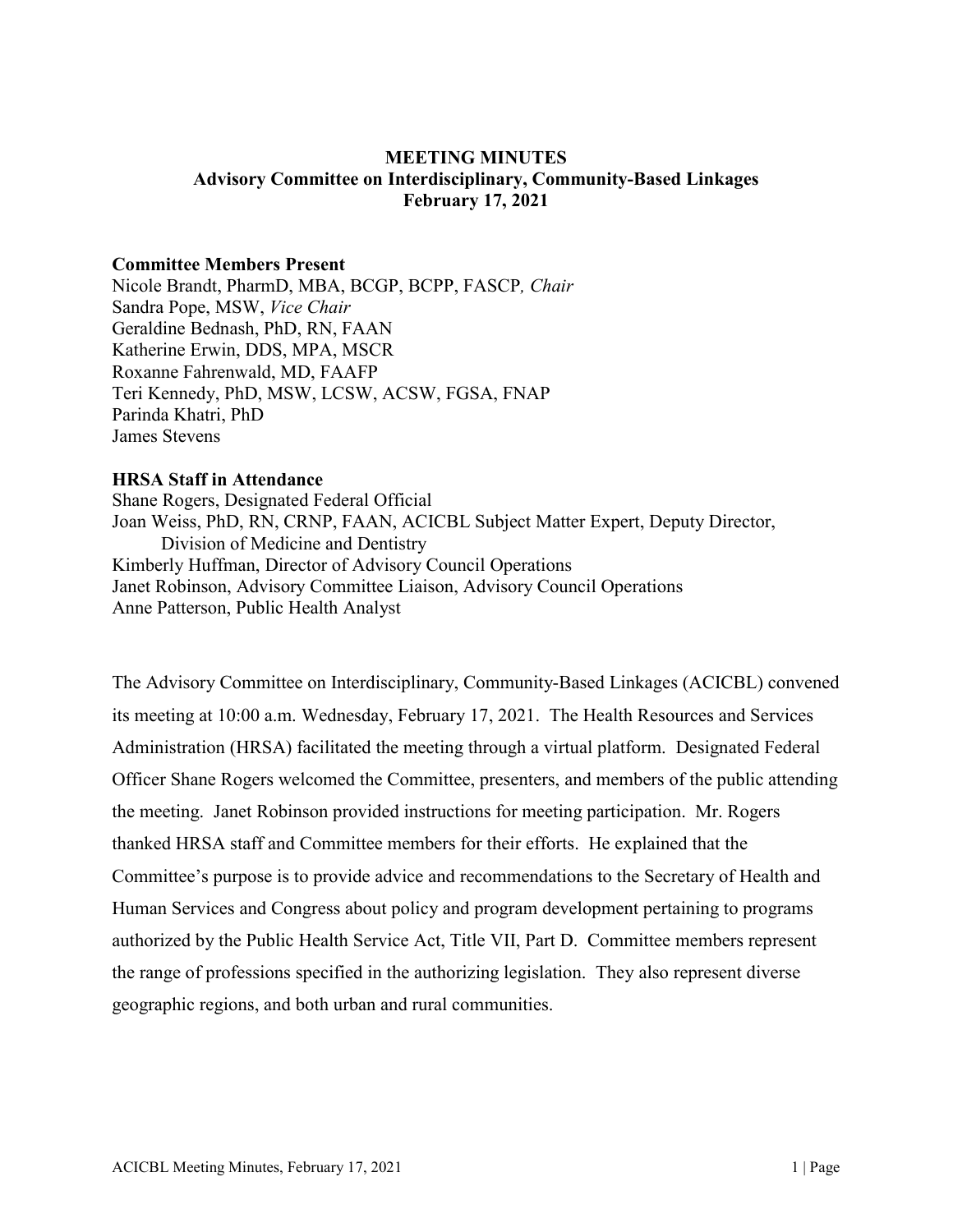Dr. Brandt welcomed the Committee and reminded members that the purpose of the meeting was to make progress on ACICBL's 20<sup>th</sup> report to the Secretary and Congress. She thanked the writing committee and technical writer for work to-date on the report, then reviewed the meeting agenda. Dr. Brandt conducted roll call and invited Committee members to introduce themselves and share something they enjoy about their work.

#### **Presentation: BHW Updates**

## *Luis Padilla, M.D., Associate Administrator for Health Workforce Health Resources and Services Administration*

Dr. Padilla thanked the Committee for their work and noted that BHW values input the ACICBL provides through its reports. Currently, in the U.S., the demand for health care professionals is growing as the supply shrinks. The workforce distribution is not equitable. BHW's mission is to improve the health of underserved populations by strengthening the health workforce and connecting skilled professionals to communities in need through opportunities in education, training, and service. Strategies for achieving these goals include interprofessional training, longitudinal training in priority communities, and training students to integrate oral, behavioral, and public health services into primary care. Longitudinal training typically includes training in evidence-based and team-based practice.

BHW's budget increased \$400 million between 2016 and 2021. Budget priorities include behavioral workforce development, the National Health Service Corps (NHSC), Nurse Corps, and Area Health Education Centers (AHEC). BHW programs' core aims are increasing access to health care, balancing workforce supply and demand, improving workforce distribution, and improving health care quality. The Bureau aims to support training a diverse workforce. BHW also aims to demonstrate how its workforce training programs improve health outcomes, which can be challenging.

Several external factors, including the COVID-19 pandemic, affect community and population health. COVID-19 disproportionately affects rural communities and communities of color. The current Federal administration aims to address the pandemic equitably. Value-based care and team-based care have been HRSA priorities since before the COVID-19 pandemic. BHW is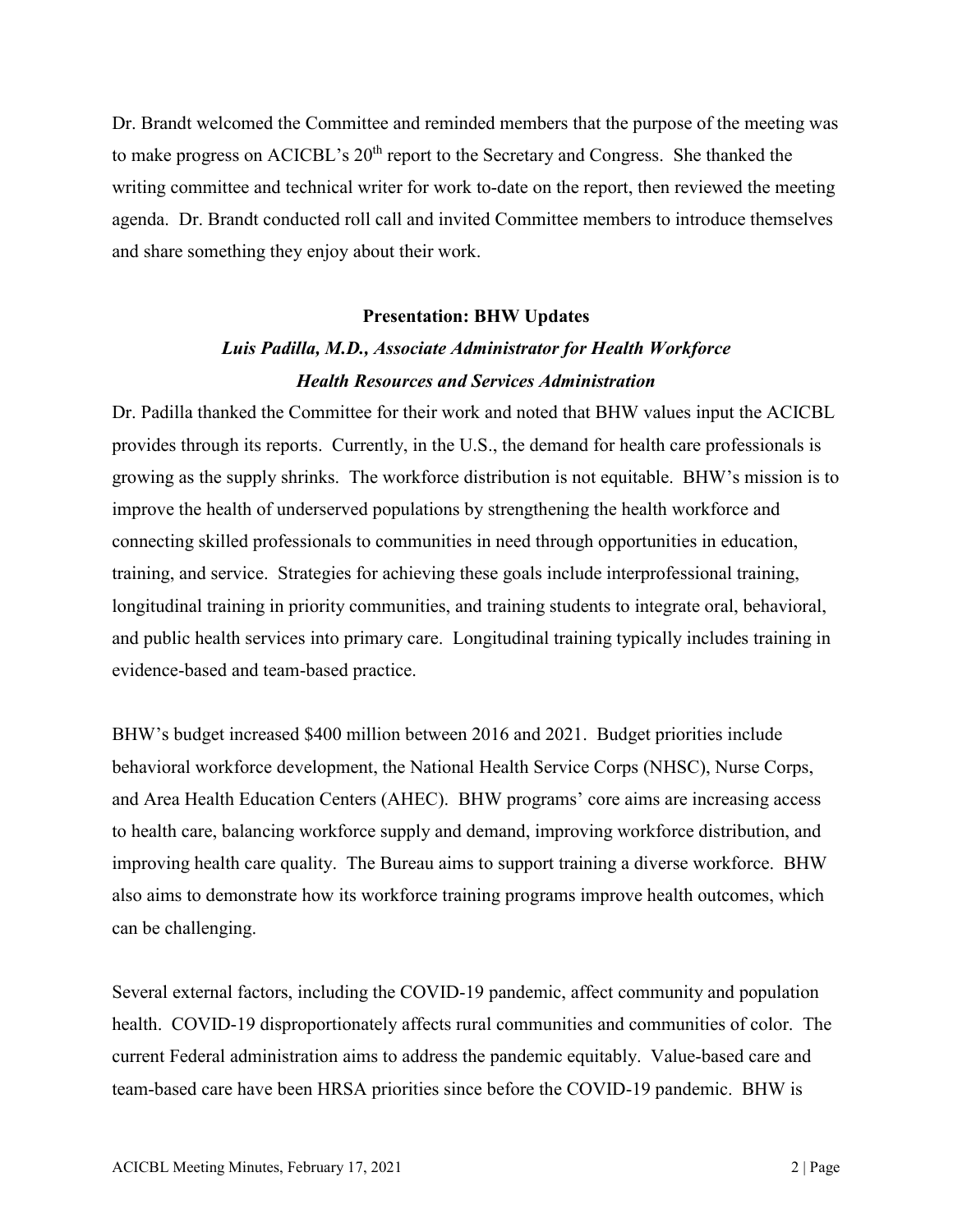working to improve care quality and equity by engaging stakeholders, assessing community needs, and working to address those needs through strategic initiatives and portfolios of programs. The Bureau analyzes data to assess needs and determine strategies for responding, including which resources and partners are necessary. The Behavioral Health Workforce Pilot aims to leverage a portfolio of programs to address behavioral health needs for the public and health care providers, which have become more pressing during the pandemic. At least six BHW programs currently are training more than 7,300 health care providers and paraprofessionals to provide behavioral health services. Many trainees plan to continue to provide services in medically underserved communities. In 2020 BHW, in partnership with the U.S. Department of Labor, funded a behavioral health paraprofessional apprenticeship program, which BHW expects will diversify the workforce.

BHW's geriatrics programs provide interprofessional [professional] training and form partnerships. They offer models of training for other programs to adopt. More than 300,000 trainees participate in BHW's career development and diversity programs. BHW is considering how to improve support for these programs. The Bureau prioritizes training people from underrepresented and rural backgrounds.

BHW collects and analyzes data to inform strategic planning. The Bureau shares data about Healthcare Provider Shortage Areas (HPSA), where program participants practice, and provider retention in HPSAs. BHW also shares program performance data, and a description of the process for designating HPSAs with the public. Visualization tools make data clearer to nonresearchers.

One BHW strategy for responding to the COVID-19 pandemic is to mobilize the current health workforce, with a focus on NHSC and Nurse Corps. Initially, many participants were at risk of being furloughed. BHW supported regulatory flexibilities that allowed use of telehealth to fulfill service obligations. The Bureau waived fees for National Practitioner Data Bank queries to support credentialing. BHW aims to transform the health workforce by funding efforts to build telehealth service capacity. The Bureau has coordinated with other agencies, including the Federal Emergency Management Agency (FEMA) to respond to the pandemic, and is exploring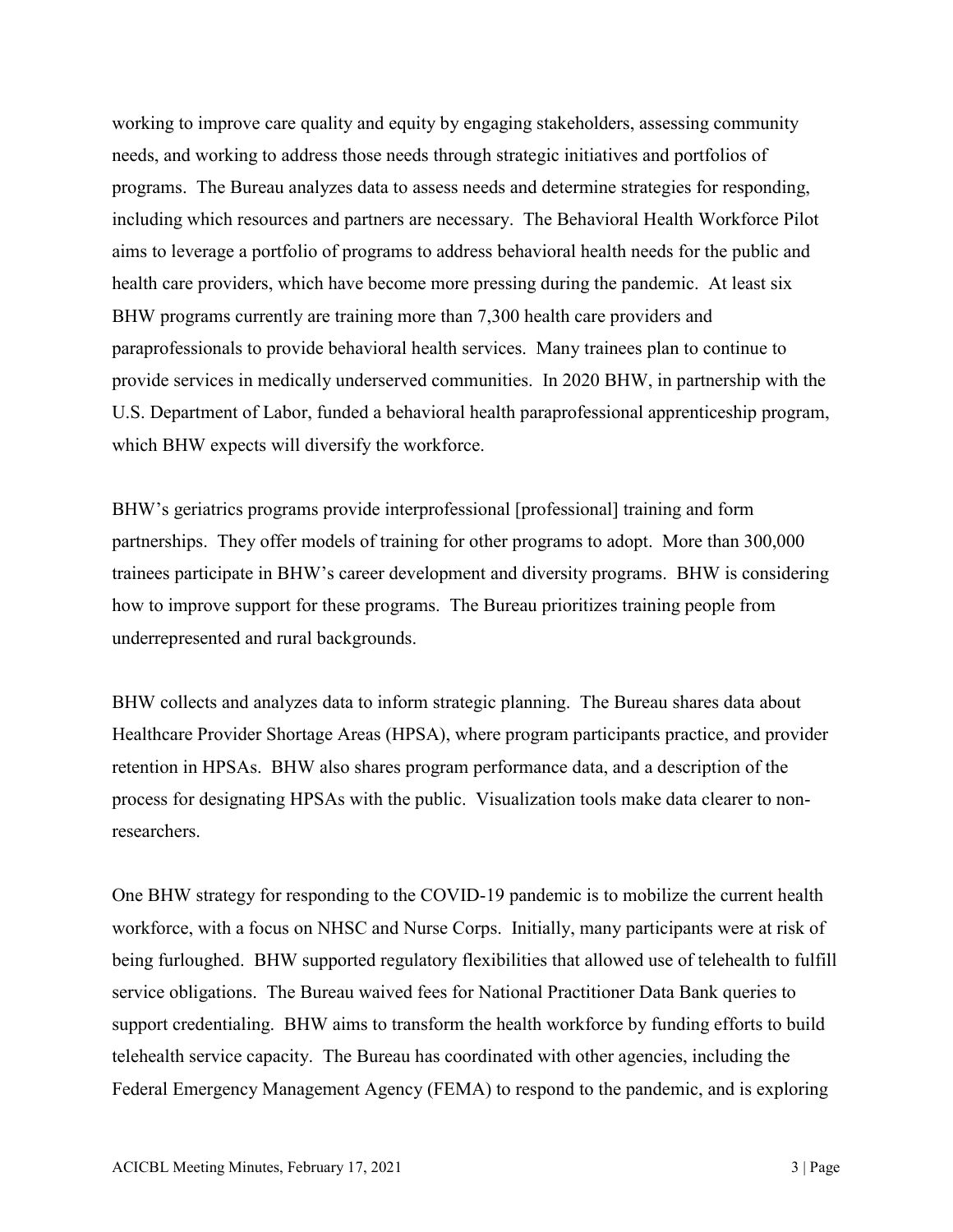approaches to coordinate with other agencies such as the Centers for Disease Control and Prevention (CDC), the Substance Abuse and Mental Health Services Administration (SAMHSA), and the Agency for Healthcare Research and Quality (AHRQ). BHW data analysis priorities during the pandemic include equity, mental and behavioral health service needs, and burnout. Data inform other policy makers in addition to BHW. Panels to implement Executive Orders pertaining to the COVID-19 public health emergency will include HRSA representatives.

BHW's health center training readiness efforts include investing in training readiness, and collaborating with partners to support more than 5 million primary care associations (PCA). BHW is supporting Federally Qualified Health Centers (FQHC) and PCAs in producing health workforce development plans and identifying gaps in training ability. In early Spring 2020, BHW will issue a contract to support NHSC in identifying ways to support clinician well-being. The Bureau is developing criteria for identifying communities in need of maternity care and updating the process for designating HPSAs. The Coronavirus Aid, Relief, and Economic Security (CARES) Act Section 3402 requires the Department of Health and Human Services (HHS) to submit a health workforce coordination plan in March 2021. All BHW work focuses on addressing the needs of vulnerable communities. The COVID-19 public health emergency has elucidated these needs, including telehealth, clinician resiliency, equity, and public health infrastructure.

#### *Discussion*

Discussion included the following questions and points.

#### *What are BHW's priorities for enhancing its data?*

The Foundations for Evidence-Based Policymaking Act requires agencies to share data with the public. Policy makers and other stakeholders need data to support decisions. BHW will collect and analyze data to determine the degree to which the research it supports aligns with Administration priorities, and which additional research and data are needed to address these priorities. It is important for BHW to demonstrate program impact through user-friendly visual data, such as grantee score cards and clinician dashboards.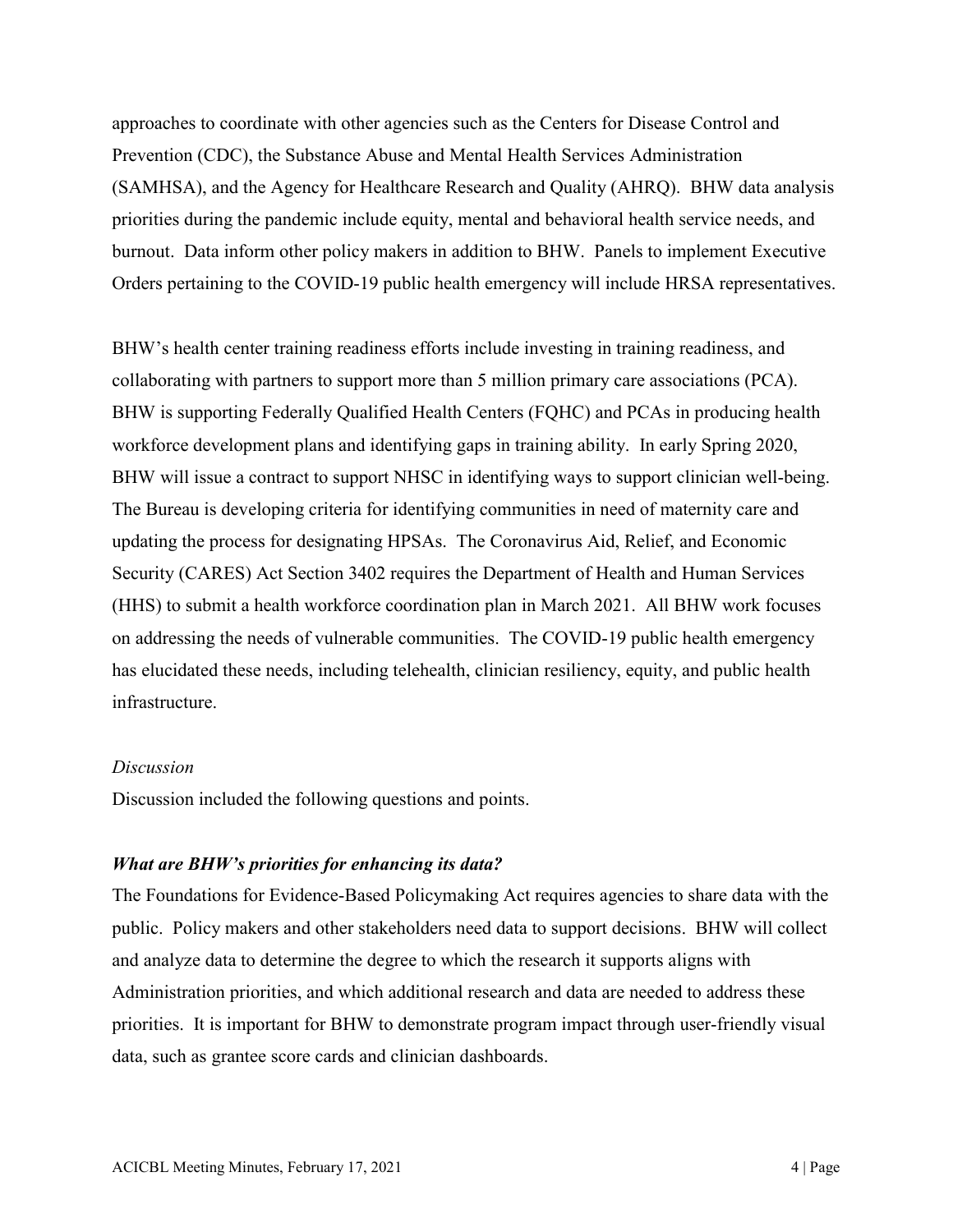#### *Does BHW work with the National Consortium of Telehealth Resource Centers?*

BHW works with several partners to address digital literacy, especially in vulnerable communities. BHW also works with partners to facilitate access to telehealth services, especially among communities of color and older people.

The National Consortium of Telehealth Resource Centers offers resources, including workshops and monthly seminars. It has an extensive reach, with approximately 5,000 participants in a recent seminar. The consortium could be a valuable partner in BHW's health literacy efforts.

#### *How can BHW advisory committees and councils align their objectives and priorities?*

The Chairs can start by learning each other's work and recommendations. Eventually, BHW would like for all council and committee members to meet, share information, and make joint recommendations.

# *What are potential strategies for working with communications and journalism professionals to rebuild public trust in public health?*

It is especially important for the public to have confidence in the COVID-19 vaccine. Messages must convey the process of vaccine development and approval. In general, BHW must be transparent regarding its work.

# *Many health care providers are retiring in response to the COVID-19 public health emergency. What are the best resources and information regarding retention?*

Retirement is a major driver of the health workforce shortage. Medical school applications increased during the pandemic, which many people viewed as a call to action. BHW hopes to see a similar increase in applications to nursing schools and physician assistant training programs. The National Center for Health Workforce Analysis is assessing the impact of COVID-19 on primary care supply and demand. HRSA's data dashboards present retention data for training program alumni.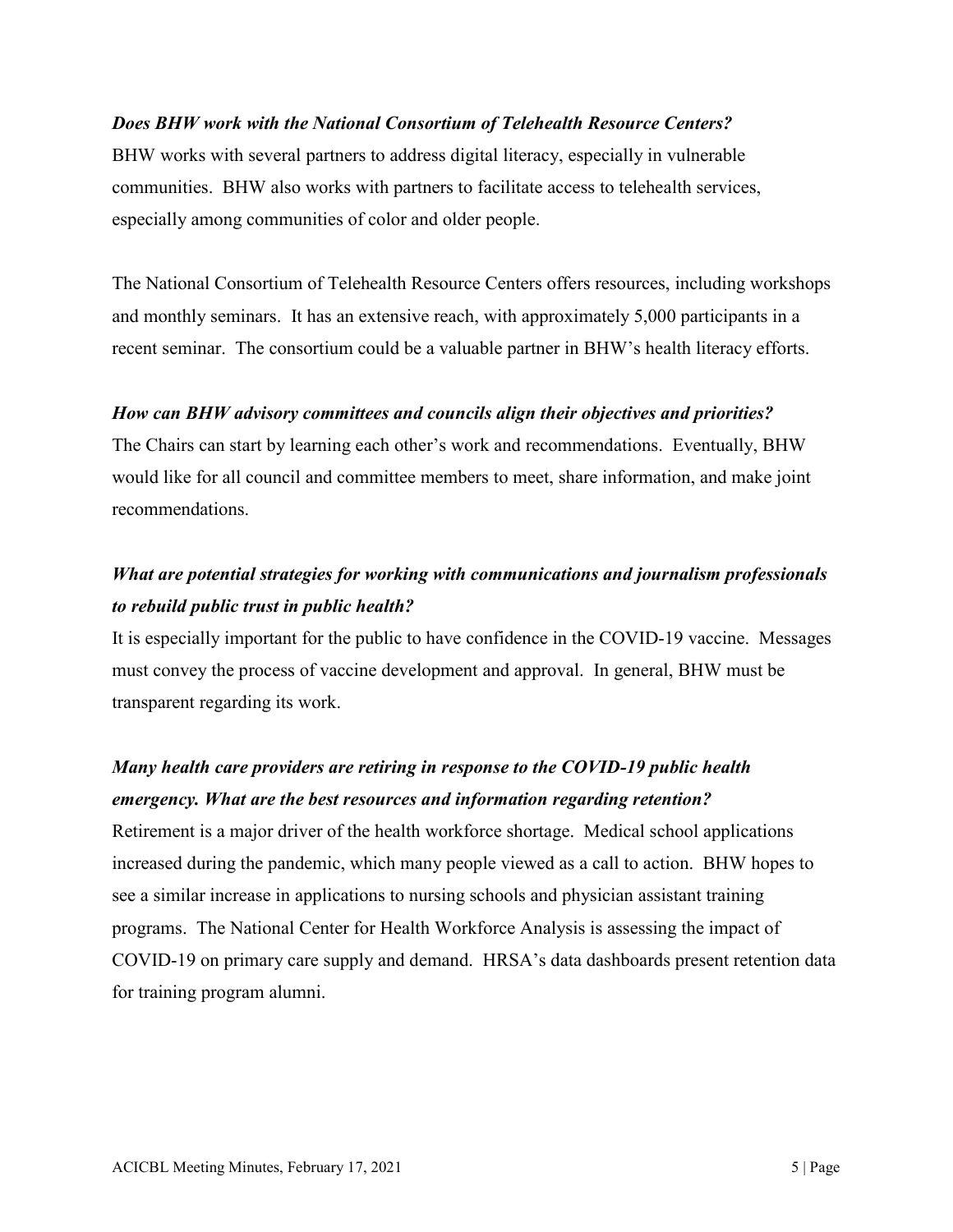# *What platform does the National Consortium of Telehealth Resource Centers use to support seminars with 5,000 participants?*

That information is available on the consortium website.

### *What is the status of the Workforce Coordination Plan mandated by the CARES Act?*

Developing the plan during an Administration transition was challenging. Congress is proposing significant workforce investments. Teams responsible for developing the plan have identified needs and are continuing work and will be transparent.

# *Has BHW considered applying approaches the military uses to address post-traumatic stress disorder (PTSD) to address health workforce needs?*

BHW has communicated with the Veterans Administration about increasing resiliency and decreasing burnout in the health workforce. BHW focuses on both individual- and systems-level changes. Support must be for the entire care team. Workforce mental health is a major crisis requiring additional public health infrastructure. The field must prepare for future public health emergencies as well as ongoing high rates of burnout among primary care providers.

Dr. Padilla thanked the Committee for their input to the plan.

# **Presentation: Area Health Education Centers** *CAPT Madelyn Reyes, DNP, MA, MPA, RN, FAAN, Deputy Director CAPT Corey Palmer, MPH, MS, Branch Chief Division of Health Careers and Financial Support*

#### *Division of Health Careers and Financial Support, Bureau of Health Workforce*

The Public Health Service Act Section 751 authorizes the Area Health Education Centers (AHEC) program. The program's purpose is to develop and enhance education and training networks within communities, academic institutions, and community-based organizations. AHECs support increasing workforce diversity, improving workforce distribution, and improving quality of health care and care delivery to rural and underserved populations. AHEC funding supports schools of medicine and nursing in offering education and training. Currently, the program supports 48 programs, 46 in schools of medicine and two in schools of nursing. The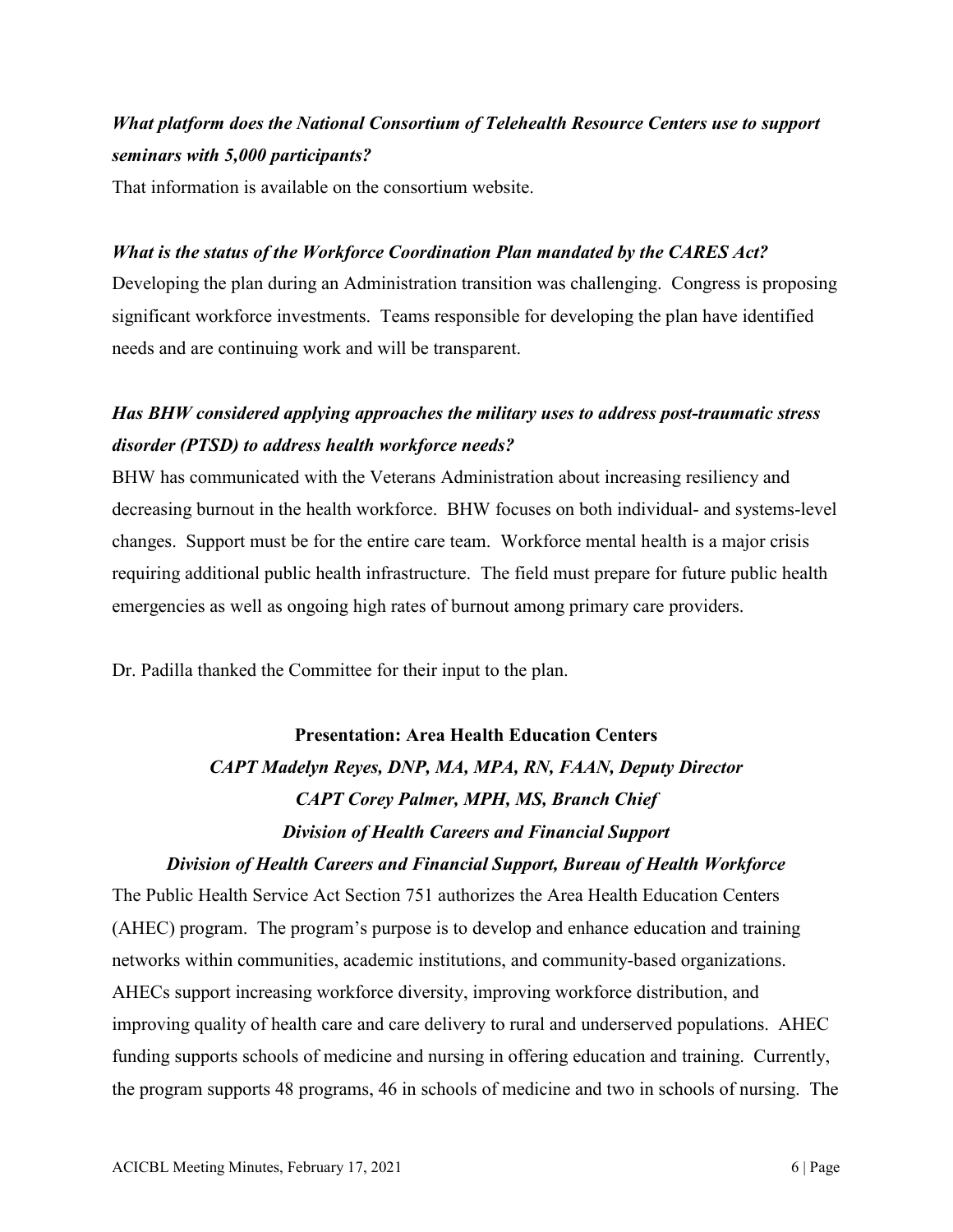programs support 261 AHECs in 46 States, the District of Columbia and the Republic of Palau. The program aims to have a presence in every State.

AHEC activities align with BHW priorities. The AHEC program offers longitudinal interdisciplinary curricula with six core topic areas: 1) interprofessional education, 2) behavioral health integration, 3) social determinants of health, 4) cultural competency, 5) practice transformation, and 6) current/emerging health issues. Grantees engage key stakeholders such as PCAs, State offices of rural health, and health centers to maximize impact and sustain efforts. Grantees must participate in statewide evaluations. They must offer community-based experiential training in rural and underserved communities. Clinical rotations are team-based and include didactic training in core topics. Grantees conduct recruitment and training with high school students to teach them about health careers and how to pursue these careers. These efforts are intended to encourage members of rural and underserved communities to practice in their communities. Grantees also offer didactic and experiential training for currently practicing professionals.

Approximately 42 percent of training sites are in rural communities. Approximately 60 percent of sites are primary care settings. About 40 percent of AHEC scholars are from disadvantaged backgrounds; 29 percent are from underrepresented minority backgrounds. Interprofessional training teaches participants the roles and responsibilities associated with each professional discipline, and the value of collaboration. As a result of COVID-19, AHEC sites offer more distance learning. The program is working to address a shortage of preceptors, and to improve systems for tracking scholars after graduation.

Congress appropriated funds for AHEC simulation training programs. HRSA will release the notice of funding opportunity (NOFO) spring 2021. The current 5-year cycle of AHEC funding will end in August, 2022. The CARES Act awarded AHECs \$4.2 million to address COVID-19. Grantees have used funds for several purposes included purchasing telehealth equipment, curriculum development, expanding training with distance learning platforms, and COVID-19 screening, testing, contact tracing, and culturally competent treatment.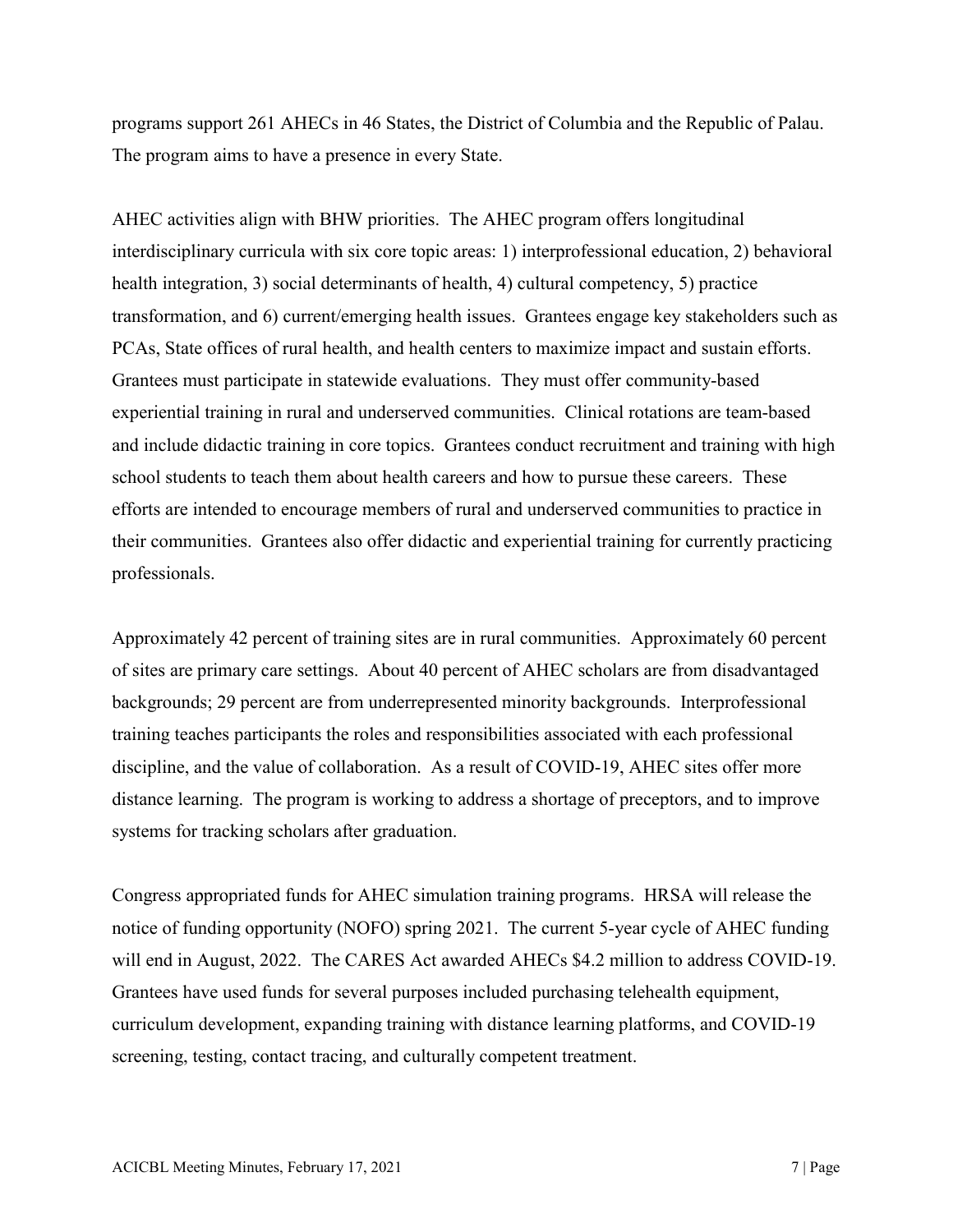#### *Discussion*

Discussion included the following questions and points.

# *What have AHEC evaluations demonstrated about best practices in cultural competency and addressing social determinants of health?*

AHEC requires grantees to report how they will meet core training requirements, not outcomes.

# *It is important for interprofessional training to teach participants to work as a team. How does the AHEC program ensure this?*

Grantees must document implementation processes and activities, and how disciplines are incorporated into experiential learning. Training in how to deliver interprofessional education, including curricula and certification, is available.

### *Telehealth can support training.*

Telehealth training can be synchronous or asynchronous. It can offer engaging activities rather than a lecture-only format. Asynchronous training accommodates students' schedules. Telehealth, including distance learning, is a HRSA priority.

#### *How do AHECs track effects on students' and trainees' careers over the long-term?*

Tracking is challenging. BHW is interested in outcomes, especially of early pipeline programs. Some programs do track students. BHW would like to expand tracking so that it can assess national impact. It may be useful to require tracking in 2022 funding applications.

#### *How can interprofessional health care teams use telehealth?*

Telehealth is important for all HRSA programs. HRSA is exploring how to broaden applications of telehealth. It is essential for addressing COVID-19 and will continue to be essential after the public health emergency is resolved, especially for serving rural communities. However, rural areas often lack internet access. HRSA is considering how to improve access for rural and underserved communities. Academic institutions have observed the value of telehealth in addressing COVID-19 and may expand training in telehealth.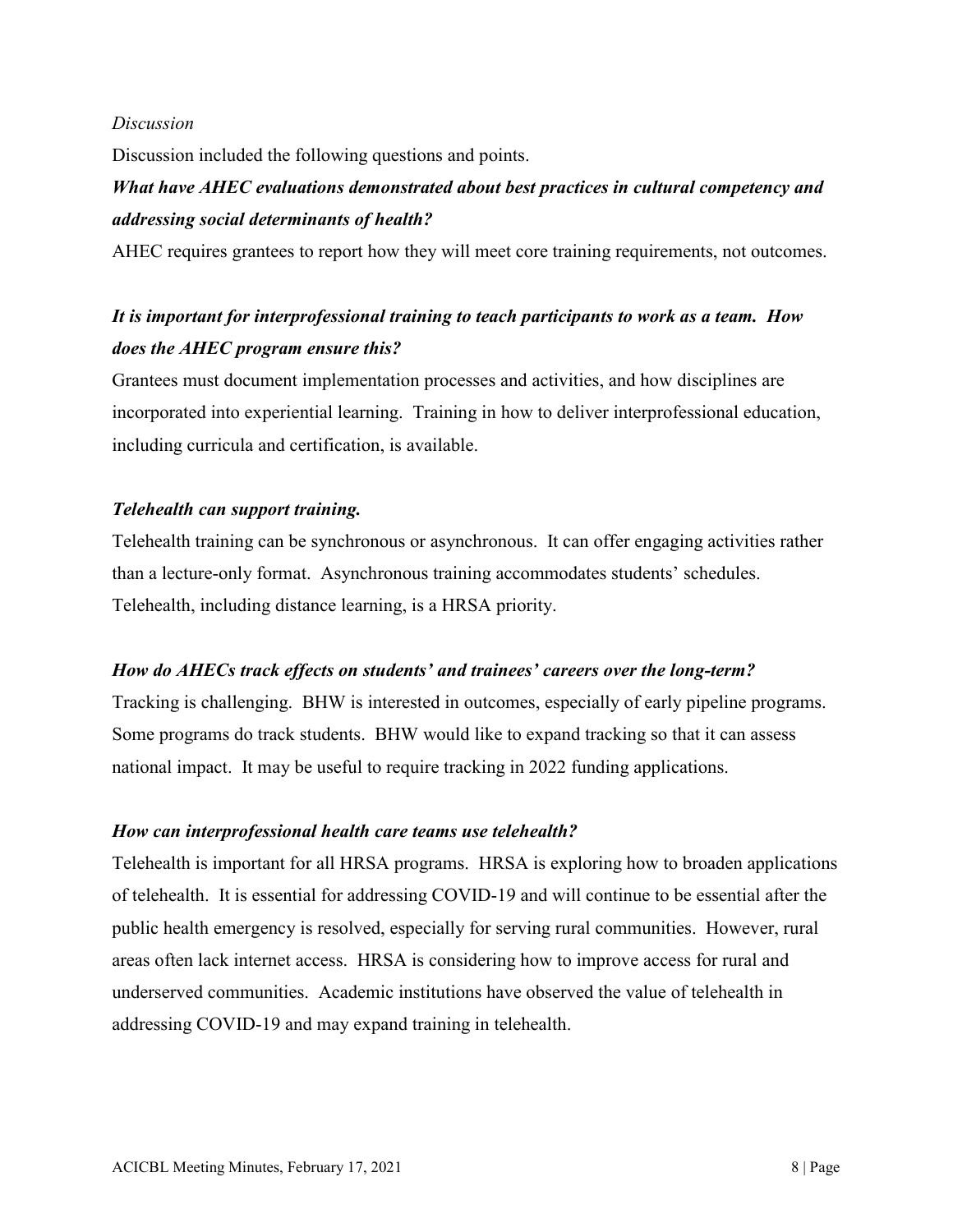### *When will HRSA release the new AHEC funding opportunity announcement?*

HRSA is focused on releasing FY 2021 funds, then will develop announcements for FY 2022. The Agency probably will release funding announcements toward the end of calendar year 2021.

### *Why did AHEC participation decline more than 25 percent between 2017 and 2018?*

Several programs were focused on planning, infrastructure development, and redesign during this time.

# **Presentation: Telehealth in Alaska: Looking Forward**  *Cindy Roleff, MS, BSN, RN-BC Director of Telehealth Program Development Alaska Native Tribal Health Consortium*

The most important current areas of need related to telehealth are: connectivity, reimbursement, regulatory standards, and education. The American Telemedicine Association defines telemedicine as, "*the use of medical information exchanged from one site to another via electronic communications to improve a patient's clinical health status*." It is a mode of health care delivery. Types of telemedicine include: store and forward, video, and remote monitoring. Store and forward examples include sharing a photo and patient history to a specialist. Video involves live video interaction. Remote monitoring is the use of devices to transmit information, possibly from a patient's home to a hospital.

Broadband is a term for high-speed internet. It allows the rapid data exchange necessary for video conferencing and electronic health record transmission, which are essential for quality health care. Patients' access to broadband at home is a current major issue. The Federal Communications Commission identified lack of broadband access as a major problem for rural residents. Reasons for lack of access include internet providers refusing coverage due to high costs of serving few customers, and customers' inability to pay providers' fees. Therefore, people most in need of telemedicine have the most difficulty accessing it. Those that do have access are most likely to experience service quality issues. Currently, 40 percent of Alaska communities have access only to 2G connectivity, while 5G is the current industry standard. Many communities cannot use the internet for video communication.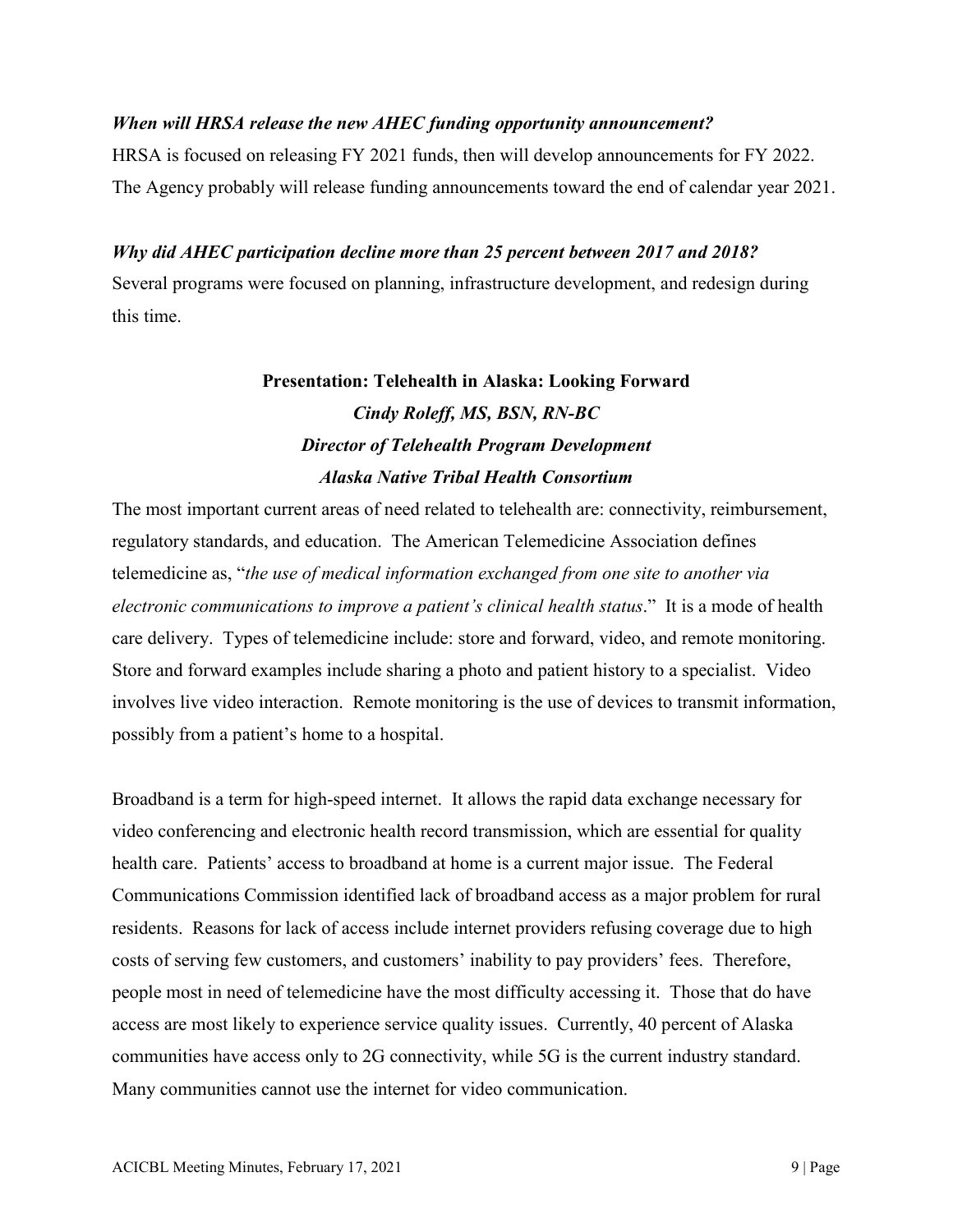Several Federal agencies are investing in expanding broadband connectivity. Low Earth Orbit (LEO) satellite technologies are a new approach to high-speed internet connection. Conditions such as ice covering can interfere with ground-based elements of conventional satellite systems' capability to transmit data. LEOs orbit approximately 20 percent closer to the Earth's surface, reducing data transmission time. They support rapid downloading and uploading, whereas conventional satellites often do not support adequately fast transmission for rural communities. LEOs are less costly to operate than conventional satellite technologies. Connectivity is now an essential component of healthcare.

During the COVID-19 pandemic, the Alaska Tribal Health Consortium had to deliver care virtually. Some visits had to be audio-only because of problems with video connection. The consortium's audio/visual manager tested products to determine which were most effective for reaching patients. Some had 18 percent failure rates for supporting home visits. Implementing standard connection processes for providers reduced the failure rate to 0.3 percent. Information about the effects of processes on connection success was instrumental in staff adherence to processes. Several factors in addition to bandwidth affect telehealth quality. These include jitter, latency, reliability, and dropped packets. Cost to patients affects access. Providers must be able to support patients in addressing connection problems. Providers and patients should provide input on system design.

The Center for Telehealth and E-Health Law identifies lack of consistent and comprehensive policy for reimbursing telehealth services as a major barrier. Reimbursement rules vary by telehealth and practitioner type, patient location, service type, and payer. Some regulatory flexibilities were implemented to address needs during the COVID-19 pandemic, such as reimbursement for services delivered via telephone. Ms. Roleff advocates continuation of these flexibilities to support access to rural residents' access to health care, and to ensure providers are reimbursed for delivering care.

Licensing and credentialing are based on patient location, which is challenging when the provider is based in another State. For example, if a patient travels then contacts his or her provider, the provider may not be licensed to practice in the State from which the patient initiates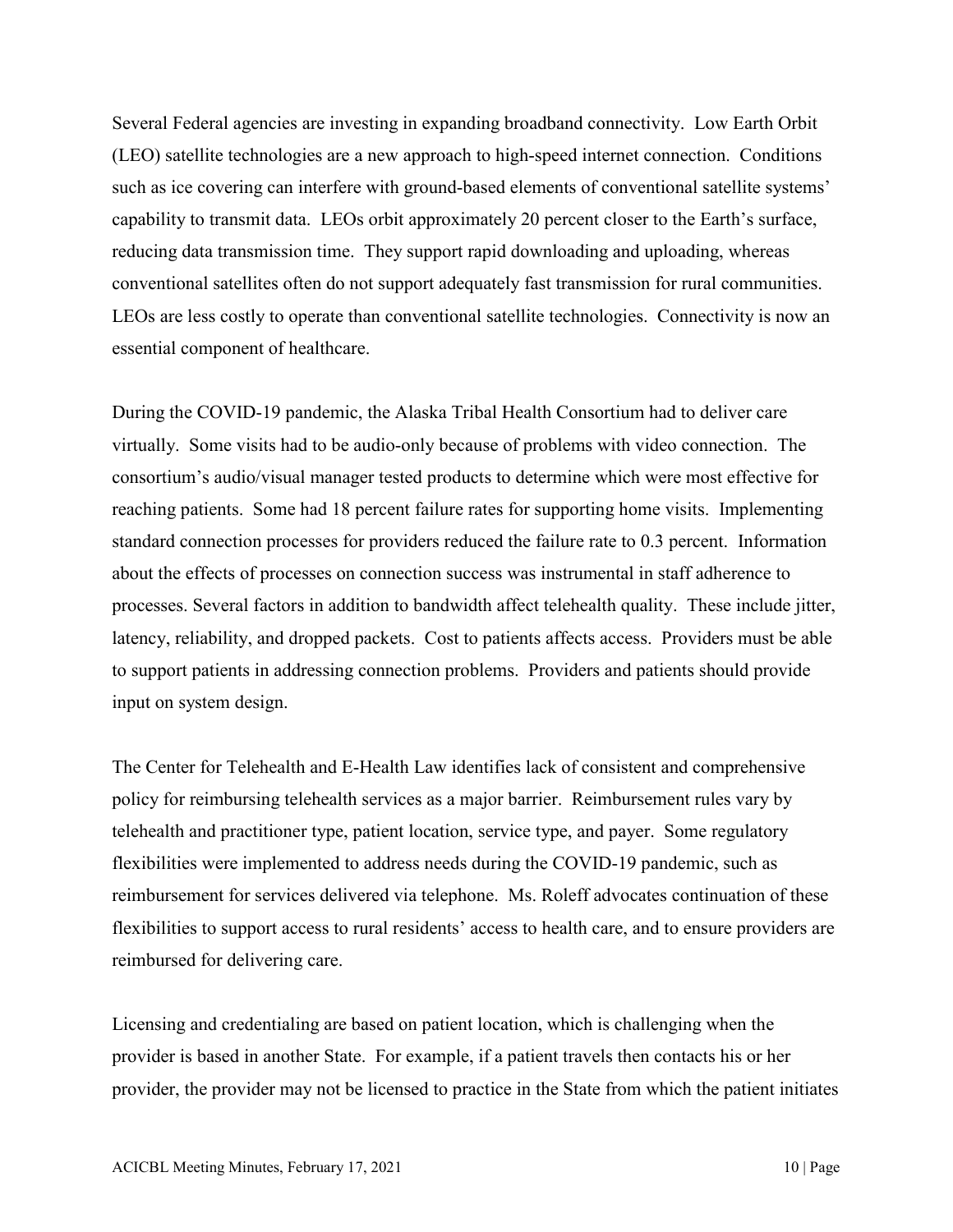contact. Interstate compacts address this issue in some places. Stakeholders should explore solutions. Rules for practice privileges and prescribing can be confusing. Many providers are anxious that they do not understand all of the rules and may unintentionally violate them.

Education programs should teach providers how to design and implement telehealth programs. They should teach risks and risk mitigation, how to select and use equipment, what to do when patients need follow-up to a virtual visit, how to protect privacy and address breaches, how to deliver virtual team-based care, and how to ensure they understand all relevant regulations.

The consortium has four recommendations for telehealth: 1) Fund training programs for current providers and work with State and National boards to achieve consistency in education programs, 2) Work with State and National Boards to achieve consistency in regulations, 3) Lobby or advocate to continue reimbursement for telephone telehealth, and appropriate reimbursement for all telehealth modalities, and 4) Advocate for increased practical, affordable connectivity in rural communities, including legislation, infrastructure, and funding needed to accomplish this and research on how best to accomplish this goal.

#### *Discussion*

Discussion included the following questions and points.

#### *What are some key lessons learned about reaching rural communities?*

Technology should be simple and easy to use. More complicated technology does not necessarily support better data transmission. Training should be applicable to trainees' practice. Different practices require different data and processes. Training communication should be tailored to trainees' needs and expectations. Participants should learn how to understand the perspectives and communication needs of clinical partners with whom they will collaborate and share information.

#### *What resources are necessary to support low Earth orbit satellites?*

Telecommunications companies launch and employ the satellites. The Space X program has advocated LEO satellites. Rural communities sometimes have difficulty connecting through conventional satellites because these satellites do not orbit directly over more remote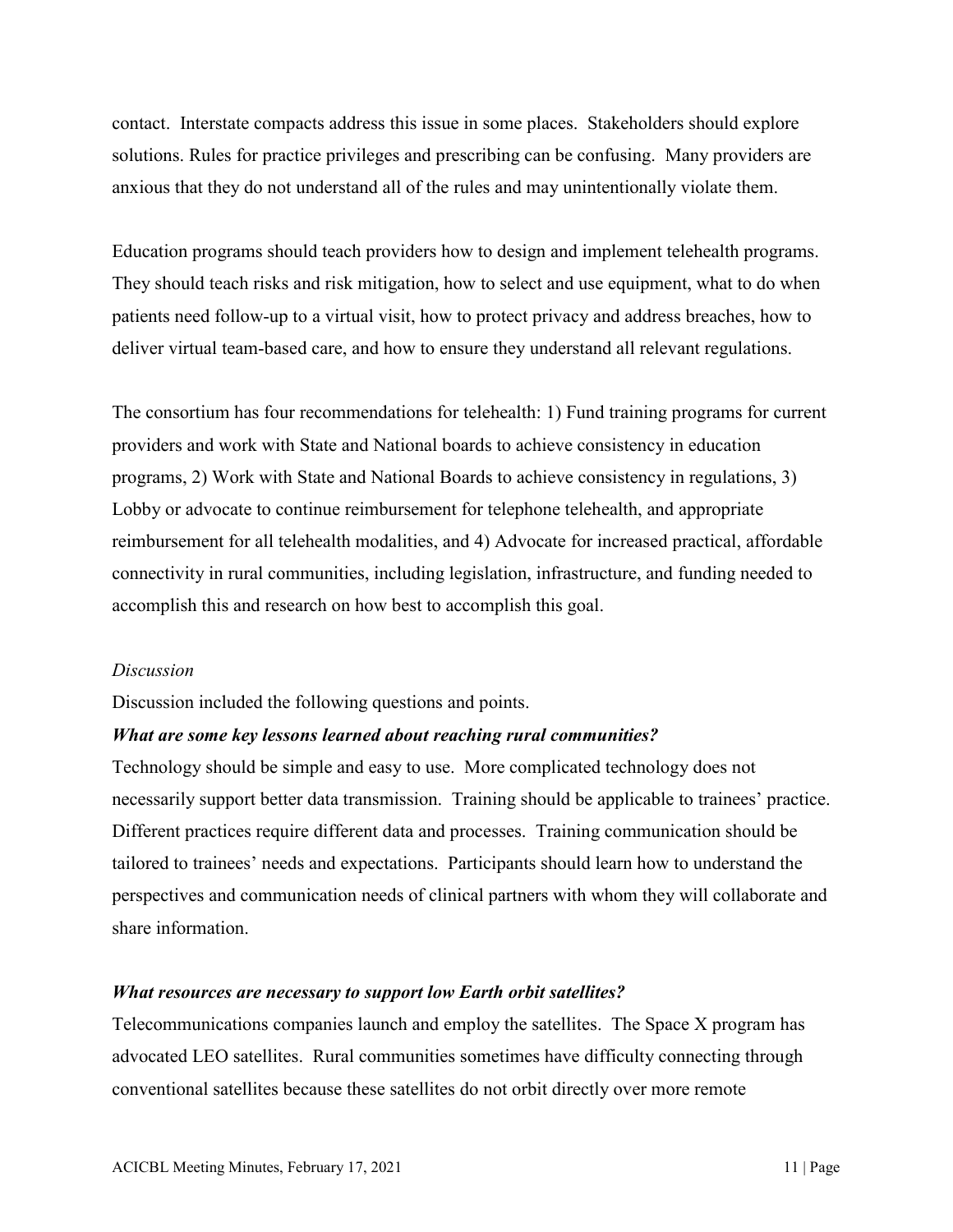communities, and it is challenging for users to place dishes at the angle necessary for transmission. Launching a new conventional satellite to orbit closer is very expensive. Homes can receive LEO satellite signals via a small antenna that transmits directly from the satellite or a local WiFi network. The technology has only been available for about a year. Some communities are waiting to observe implementation elsewhere before committing to implementing LEO satellites in their own communities. Currently, all Consortium clinics have subsidized unlimited internet access through a cell or satellite network. Residential access can be achieved by installing WiFi receptors in homes. Some clinics are concerned that subsidizing residential access will mean losing subsidized service to clinics.

# *Are health care providers developing telehealth applications to facilitate access independently or collaboratively?*

The presentation included mention of an example of a product the Consortium designed in order to illustrate the importance of ensuring that patients and providers can use technology with ease. Application development is not a core focus for increasing rural communities' access to highspeed internet. Several vendors sell applications. When providers select products, they should focus on ease of use and practicality.

# *Has the Consortium been involved with developing or supporting the Protecting Access to Post-COVID-19 Telehealth Act or other policies?*

This Act aims to make permanent the temporary regulatory flexibilities implemented during the COVID-19 public health emergency. It allows reimbursement for telehealth services delivered while patients are at home, and for audio-only visits.

#### **Committee Discussion: 20th Report**

The Committee made the following points regarding how the day's presentations should be considered when developing recommendations and the 20<sup>th</sup> Report.

• The AHEC program makes important contributions to interprofessional training and telehealth. Students are change agents. It may be useful for recommendations to specify how AHEC can be leveraged for implementation.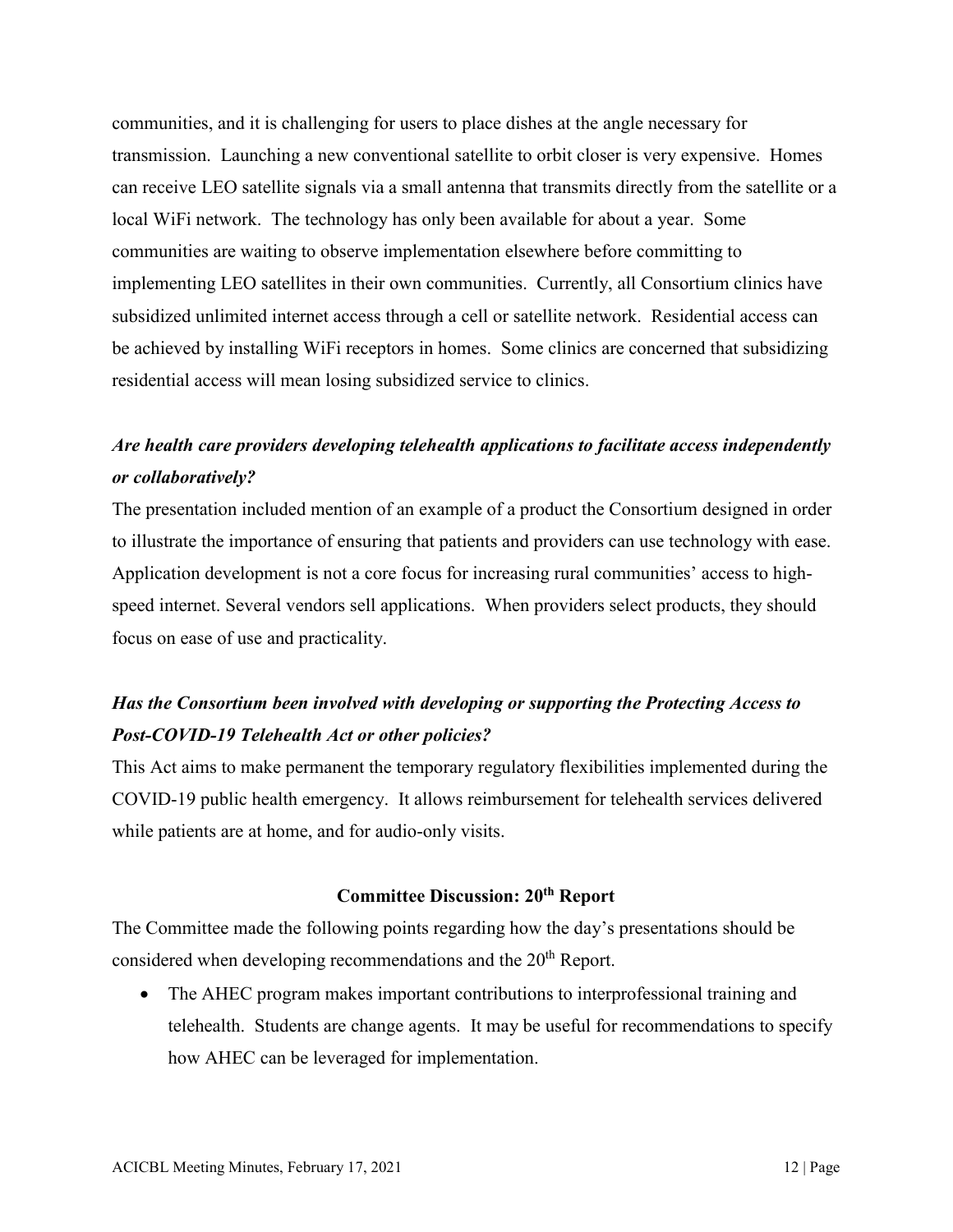- State licensing requirement conflicts and interferes with telehealth service delivery. Federal licensing requirements could solve this problem. However, licensing is considered to be a States' right ensured by the U.S. Constitution. Licensing fees generate State revenue. Multistate compacts allowing practice in all participating States can help to address the issue. Professions' scopes of practice vary between States. It would be helpful for compacts to establish more parity. Allowing providers to practice across State lines helps to mitigate the healthcare workforce shortage. Advocates for health care access should advocate to change any policies that present barriers to care, especially for underserved and rural communities and populations.
- Education programs should develop resources and curricula to prepare health care providers to use telehealth and digital health technology. This includes training in effective interprofessional communication.

The Committee made the following comments about general considerations for report development:

- Some changes the Committee supports may be beyond its purview. However, the Committee can recommend for other entities to consider and collaborate in supporting policies that would support the Committee's activities.
- The Committee may want to recommend ideal goals in order to maximize progress, rather than limit recommendations to what is most easily achieved in the short-term.
- The Committee may want to make some recommendations via one or more letters rather than its annual report. Letters can be produced and sent more quickly than annual reports. Letters would be addressed to the HHS Secretary, and Congressional Committees on Health, Education, Labor, and Pensions; Energy and Commerce. The Committee inquired whether it can submit a letter to the President. Mr. Rogers offered to find out. Members also expressed interest in a town hall meeting between BHW advisory councils and committees and the President. Committee members requested guidance regarding whether members whose Committee terms are about to expire can write letters to the President supporting Committee recommendations.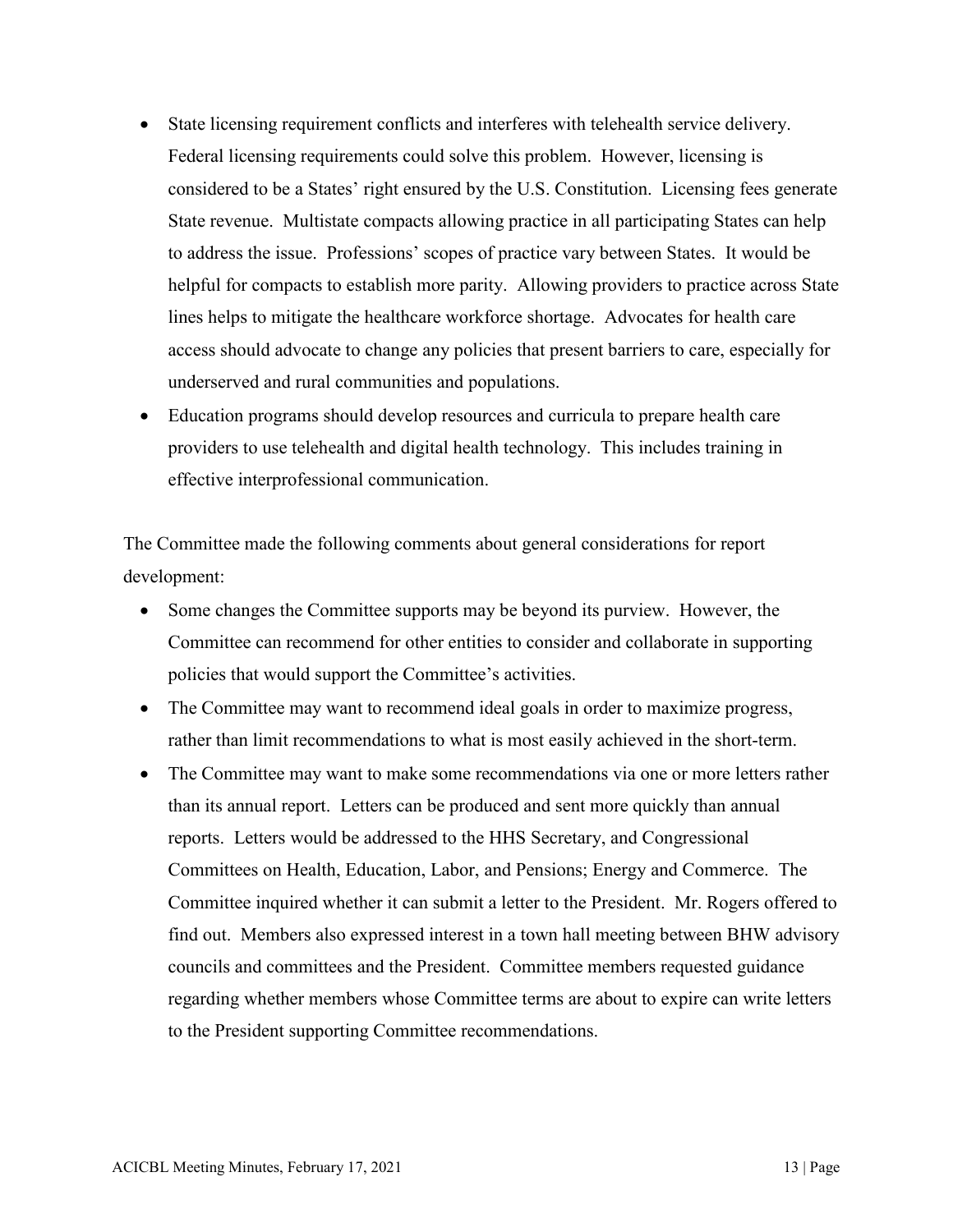### *Recommendations*

The writing workgroup developed draft recommendations based on discussion during the Committee's meeting in January, 2021. The Committee discussed refining the draft recommendations.

### *Recommendation 1*

Key points of discussion about Recommendation 1 were:

- The importance of linking the recommendation to interprofessional education and training
- The value of partnerships for education, dissemination, and outreach. Partners offer expertise and can increase efficiency and cost-effectiveness. They increase effectiveness of advocacy efforts and can contribute to workforce preparation. However, partnerships also can require reimbursing partners for time and effort.
- The need to provide connectivity to private residences, and the challenges of doing so in rural and frontier communities
- Need for training tailored for the needs of providers from different fields or disciplines.
- Telehealth is a more inclusive term than telemedicine. Virtual health refers to a broader range of technology, such as interactive texting and mobile app check-ins, than telehealth. The Committee intends for the recommendation to apply to this full range, as well as telephone services. The report should define the terms.
- Researchers at the University of Kansas have drafted a definition of "overlooked" populations: "*communities historically not included in research and clinical trials, due either to being unintentionally disregarded or intentionally ignored."* Groups may be overlooked because addressing their needs is not profitable.
- A 25 percent funding increase is necessary to implement this recommendation because it requires technology and academic partners, which have high overhead expenses. Current program budgets are not adequate to support implementation.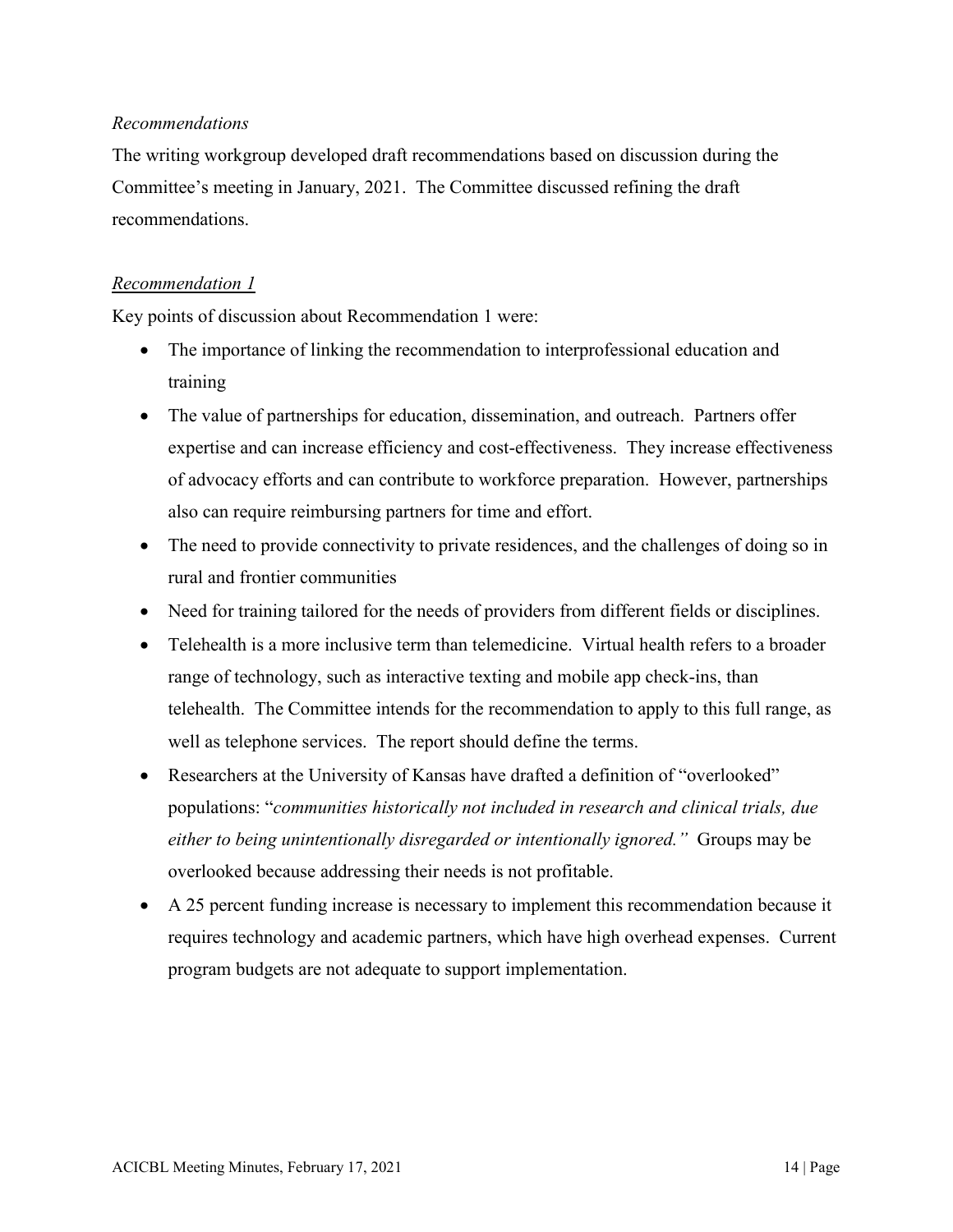### *Recommendation 2*

- Humanities and arts partners could contribute to developing cultural competent, effective public communications.
- Noted authorities, communications experts, and celebrities can be valuable communication partners.
- Priority audiences should see themselves, their experiences, and perspectives reflected in communications. Community partners can help to ensure this.
- AHECs provide education for providers and communities, and could support implementation of this recommendation.
- The value of specific types of partners can be described in the report rather than in the recommendation.

### *Recommendation 3*

• The Quintuple Aim for health care quality includes care for all providers' well-being, not only physicians.

### *Recommendation 4*

• Terry Fulmer's publications discuss a vision of an age-friendly ecosystem that includes the environment where people live, social determinants of health, and health care systems. Dr. Kennedy will share citations for publications that can inform report development.

Dr. Bednash moved to vote on approval of the recommendations, with expectation that the writing subcommittee may further refine the wording. Ms. Pope seconded the motion. The Committee voted unanimously to approve the recommendations.

### *Letter regarding support for LEO satellites*

The Committee agreed to submit a letter to the Secretary and Congress about the critical value of high speed internet access for equity in health and health care, and the need for National efforts to support LEO satellites as a mechanism for increasing high-speed internet access. This aligns with priorities to develop infrastructure, create employment opportunities, and work in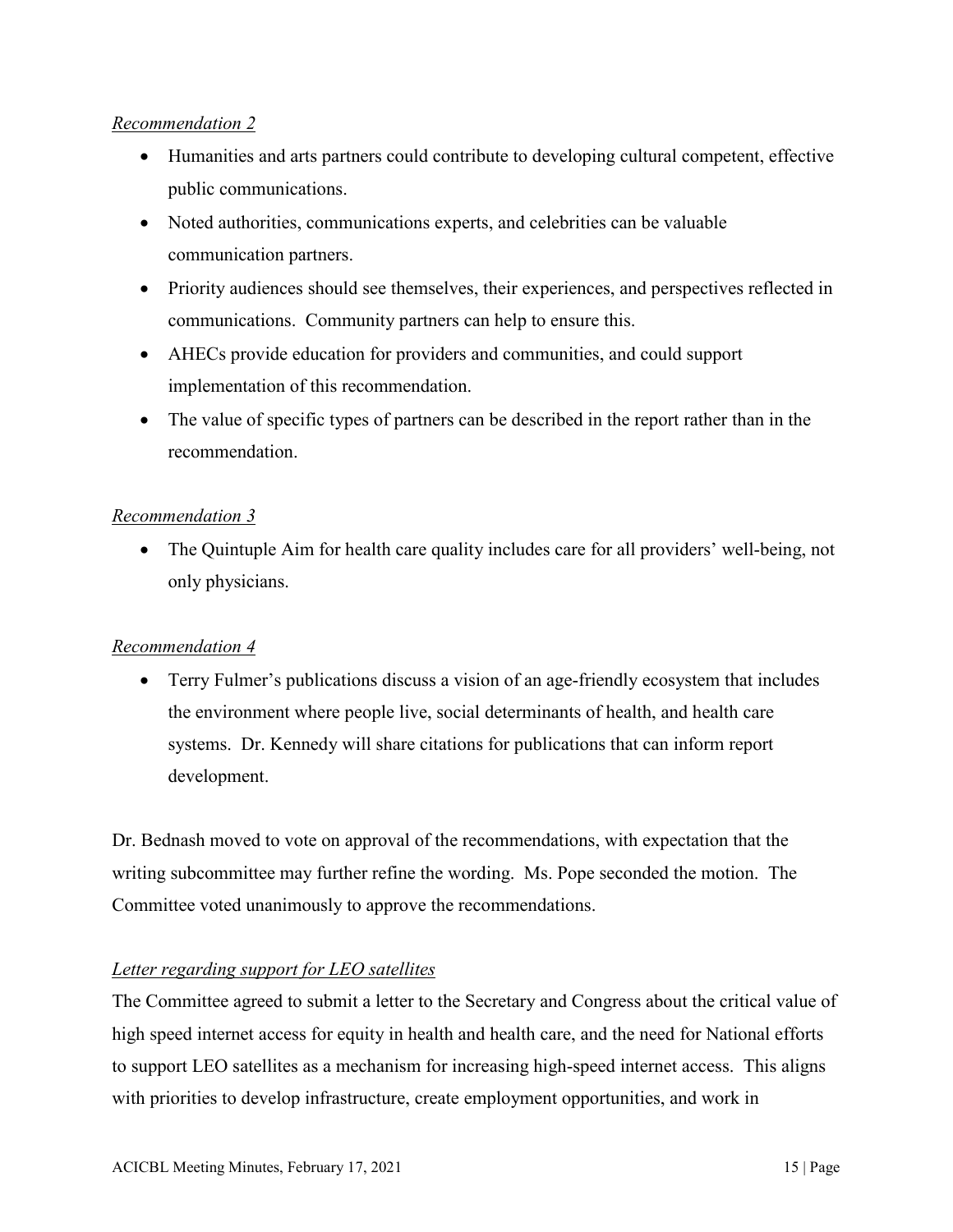public/private partnerships. Connecting people with private residential access to high speed internet service would foster success of programs under the Committee's purview. The technology also is critical for workforce education. Training and education must prepare the workforce to deliver virtual health services to rural and frontier communities. The letter should describe the technology and its advantages. It should discuss the distinct infrastructure needs of rural and frontier communities. It may discuss issues with public trust in 5G technology. Volunteers to write the letter were Mr. Stevens, Dr. Kennedy, and Dr. Erwin. Dr. Kennedy made a motion to produce the letter. Dr. Bednash seconded the motion, which passed unanimously.

#### *Program Evaluation Discussion*

It would be valuable for AHECs to report evaluation results, including promising and best practices, and lessons learned through a dashboard. FQHCs have a template for reporting promising practices. Other programs could use this template. Programs also could share information via conferences, podcasts, or other channels. HRSA describes lessons learned in annual reports. HRSA requires an AHEC program evaluation report. HRSA shares AHEC evaluation data as part of budget justification for the program.

#### **Public Comment**

Mr. Rogers invited public comment. There was none.

#### **Business Meeting**

The next meeting will be conducted virtually on August 5, 2021. During this meeting, the Committee will finalize the  $20<sup>th</sup>$  Report and determine the topic of the  $21<sup>st</sup>$  Report. The Committee's letter to the Secretary and Congress regarding the workforce coordination plan required by the CARES Act will be shared on the Committee web site after the Secretary has cleared the plan to be sent to Congress. The anticipated date is late March 2021. All five BHW Committees and Council produced letters, which will be incorporated into the plan. HRSA is processing nominations for nine new Committee members, and expects to make final decisions before the Committee's August meeting.